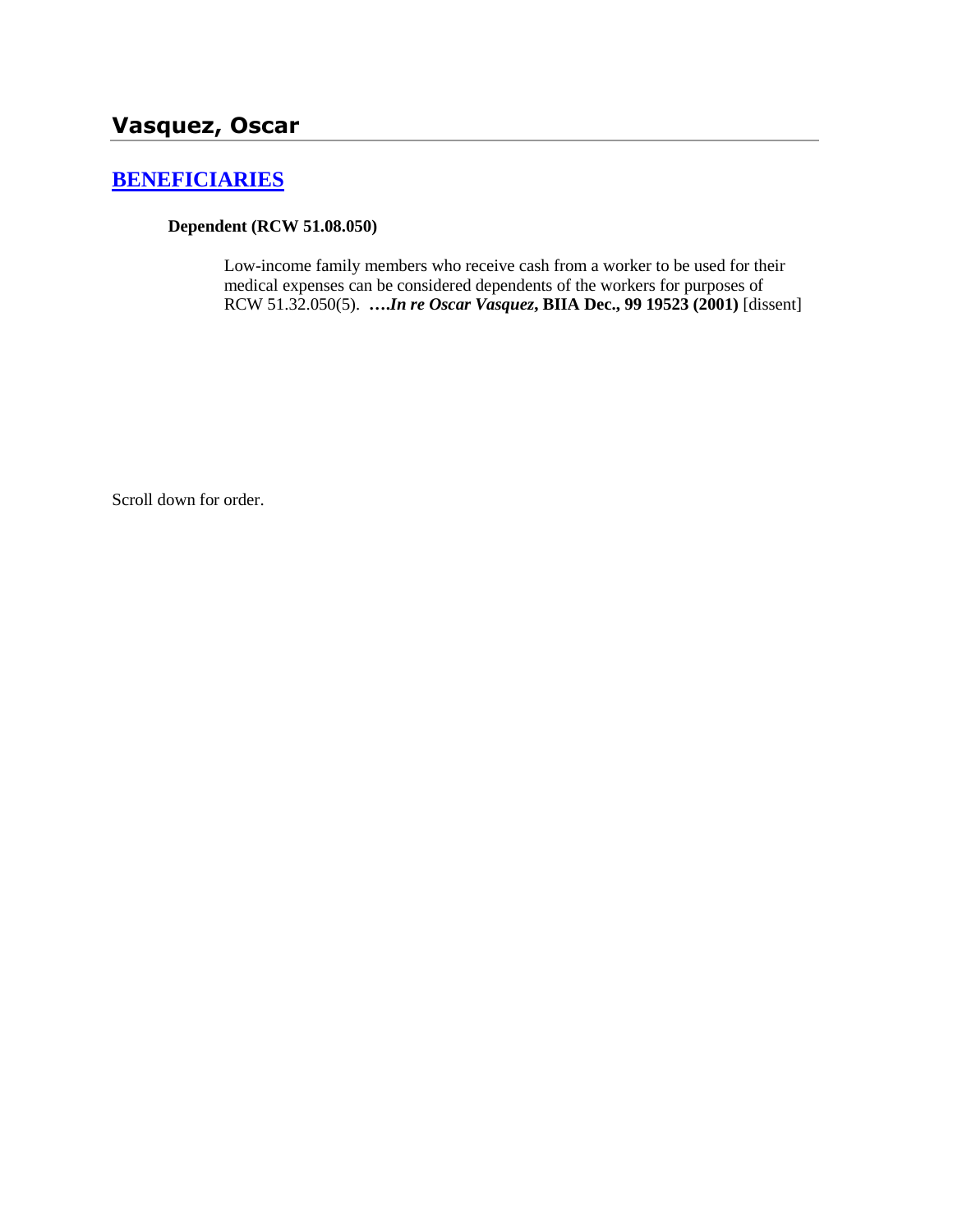# **BEFORE THE BOARD OF INDUSTRIAL INSURANCE APPEALS STATE OF WASHINGTON**

**)**

Beneficiaries-Petitioners, Elfego Estrada and Silvia Vasquez, by

 **IN RE: OSCAR E. VASQUEZ, DEC'D ) DOCKET NO. 99 19523**

> Calbom & Schwab, P.S.C., per G. Joe Schwab and David Lybbert

Employer, Stemilt Management, Inc.,

Department of Labor and Industries, by

APPEARANCES:

None

**CLAIM NO. P-706766 ) DECISION AND ORDER** 

The Office of the Attorney General, per David W. Coe, Assistant The beneficiaries-petitioners, Elfego Estrada and Silvia Vasquez, filed an appeal with the Board of Industrial Insurance Appeals on September 13, 1999, from an order of the Department of Labor and Industries dated August 23, 1999. The order rejected the application for pension payments to Elfego Estrada and Silvia Vasquez for the reason that they failed to submit proof or documentation that they were actually and necessarily dependent in whole, or in part, for their support from the earnings of the worker at the time of his fatal accident. **REVERSED AND REMANDED. DECISION**

Pursuant to RCW 51.52.104 and RCW 51.52.106, this matter is before the Board for review and decision on a timely Petition for Review filed by the beneficiaries/petitioners to a Proposed Decision and Order issued on November 13, 2000, in which the order of the Department dated August 23, 1999, was affirmed.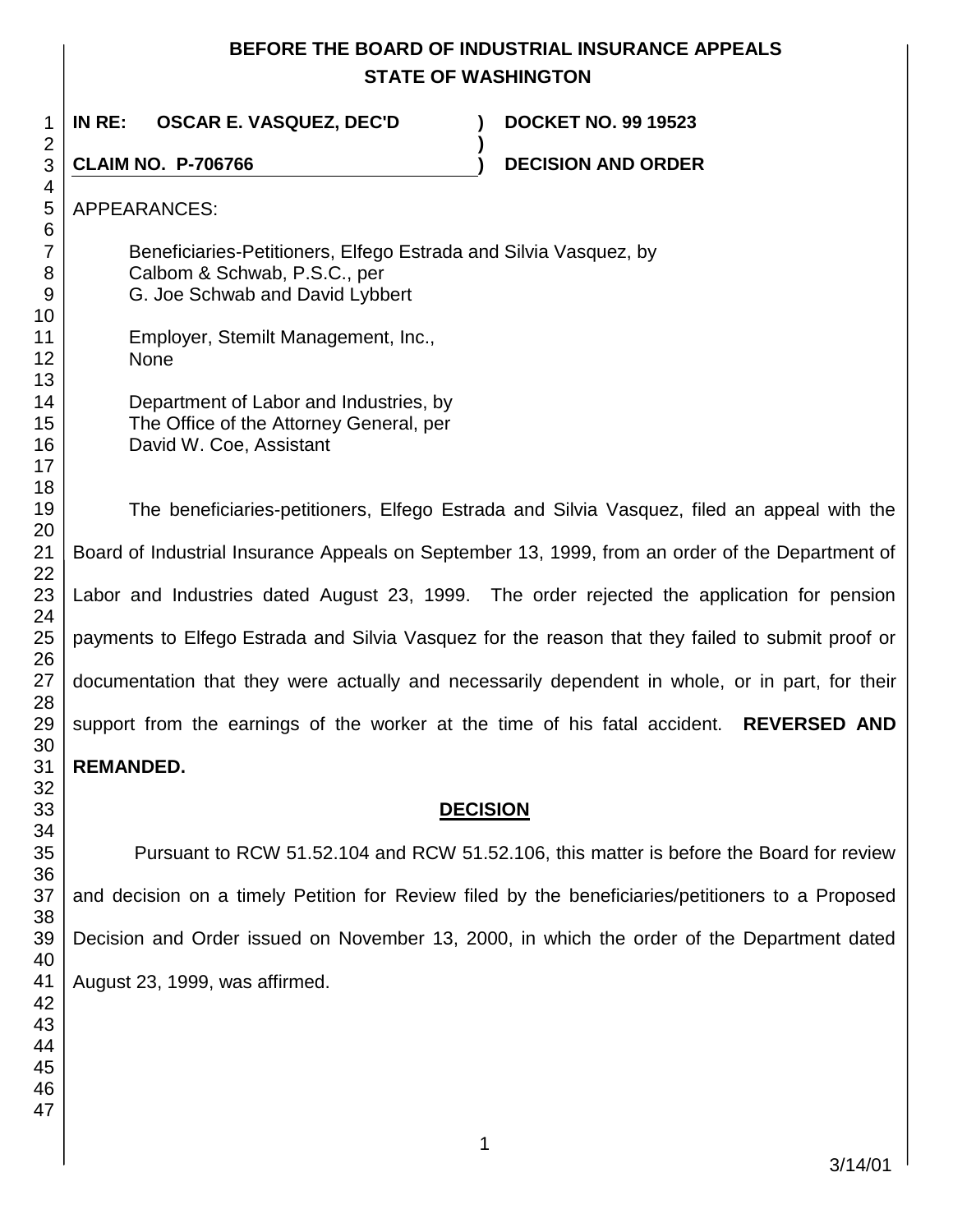The Board has reviewed the evidentiary rulings in the record of proceedings and finds that no prejudicial error was committed and the rulings are affirmed. We agree with our hearing judge that the testimony of Erasmo Gamboa, Ph.D., is not necessary to decide the facts of this appeal. Dr. Gamboa certainly has in-depth knowledge about Mexican citizens who come to the United States to work and their typical, familial relationships. However, the question before us concerns the specific facts of the relationship between the deceased and his parents. Expert evidence is not necessary to assist us in that determination.

From the terms of the August 23, 1999 Department order, it appears that the Department has determined that Oscar Vasquez was a single, unmarried worker at the time of his death while in the course of his employment on April 2, 1998. The order also describes Elfego Estrada and Silvia Vasquez as the parents of the deceased. The question on appeal is whether the parents should receive benefits as a result of the death of their son under the Washington State Industrial Insurance Act.

When a worker covered by the Industrial Insurance Act dies in the course of his employment, death benefits may be owing to others under RCW 51.32.050. Subsection 5 of that section states, in part,

> If the worker leaves no surviving spouse or child, but leaves a dependent or dependents, a monthly payment shall be made to each dependent equal to fifty percent of the average monthly support actually received by such dependent from the worker during the twelve months next preceding the occurrence of the injury, . . .. The payment to any dependent shall cease if and when, under the same circumstances, the necessity creating the dependency would have ceased if the injury had not happened.

Thus, if the parents of Oscar Vasquez were found dependent on him, then each would receive percent of the average support each actually received from him from April 2, 1997 to April 2, 1998. The Act defines "dependent" at RCW 51.08.050 as follows,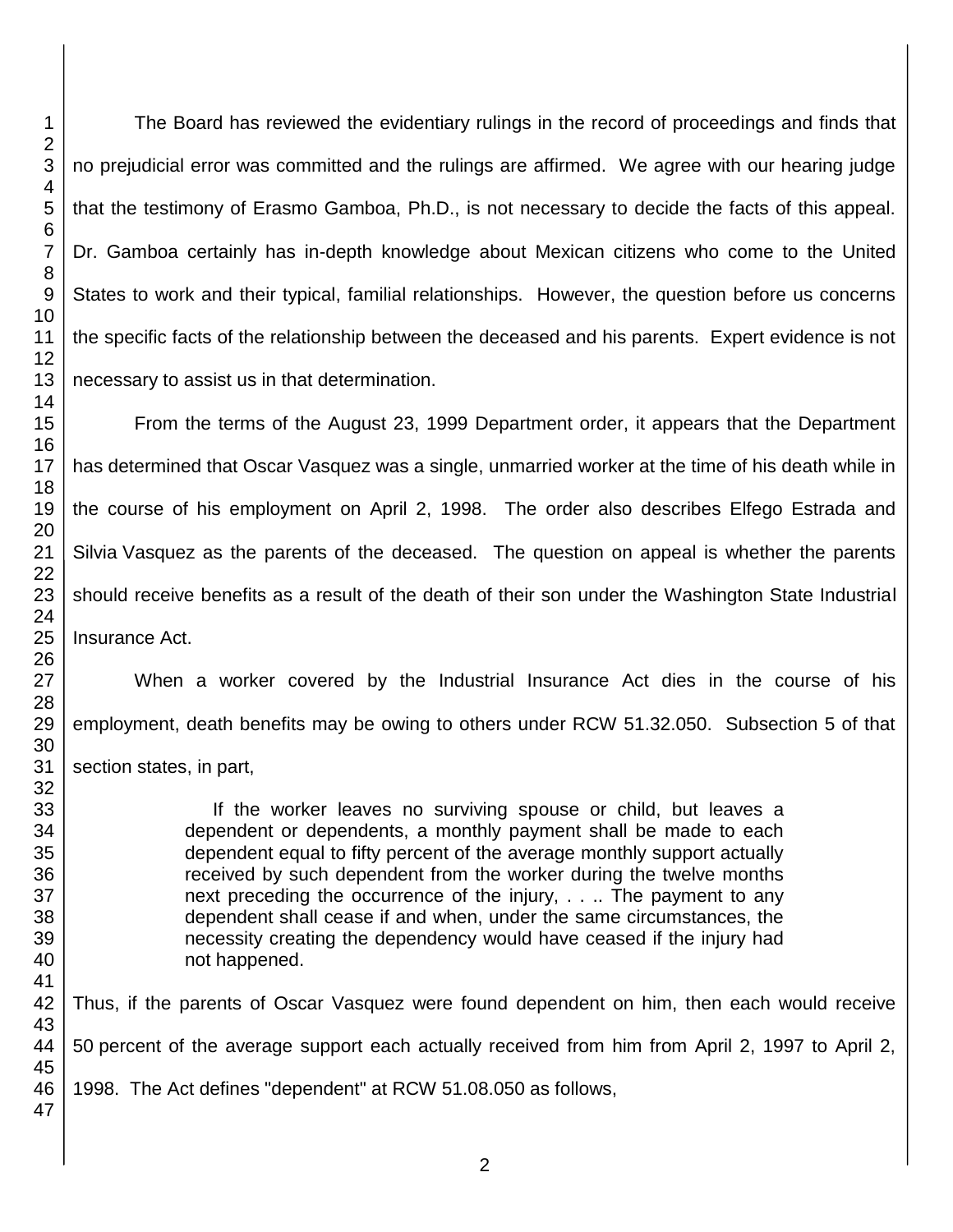[A]ny of the following named relatives of a worker whose death results from any injury and who leaves surviving no widow, widower, or child, viz: Father, mother, grandfather, grandmother, stepfather, stepmother, grandson, granddaughter, brother, sister, half-sister, half-brother, niece, nephew, who at the time of the accident are actually and necessarily dependent in whole or in part for their support upon the earnings of the worker.

There is little precedent to assist us in applying this statutory language to the facts of this appeal. Our Supreme Court has addressed similar facts in *McIntire v. Department of Labor & Indus.,*  Wash. 370 (1923). In that case, the parents of a deceased, 24-year-old son sought to be found dependents of him at the time of his death. The son worked in a logging camp near his parents farm, and he turned over nearly all his earnings to his parents for the support of his family. The deceased worker and his brother did much of the farm work, and their father was in poor physical condition. The court commented that the family could have supported life without the son's contribution, "but it is pretty clearly certain that the contributions from the son through his work were looked to, depended and relied on in substantial part by the family for means of reasonable support." *McIntire*, at 372. The court further described a test for dependency with reference to similar holdings in other jurisdictions; "Manifestly, with the knowledge and consent of the son, the respondents had depended and relied to a substantial extent upon that support for the ordinary necessaries of life for persons in their station socially and financially." *McIntire*, at 372-373. With this background, we turn to the essential facts of this appeal.

At the time of his drowning, Oscar Vasquez was 17 years old. Prior to traveling to Mattawa, Washington to work picking apples in September 1997, Oscar Vasquez had resided with his parents, and three siblings in rural Mexico. He and his twin brother were the eldest children. Elfego Estrada explained that in 1997 there was a drought where they lived in Mexico, and there was no corn or work. Elfego Estrada was apparently already in Washington when Oscar Vasquez decided to go to the United States for work. When Oscar Vasquez came to Mattawa, he resided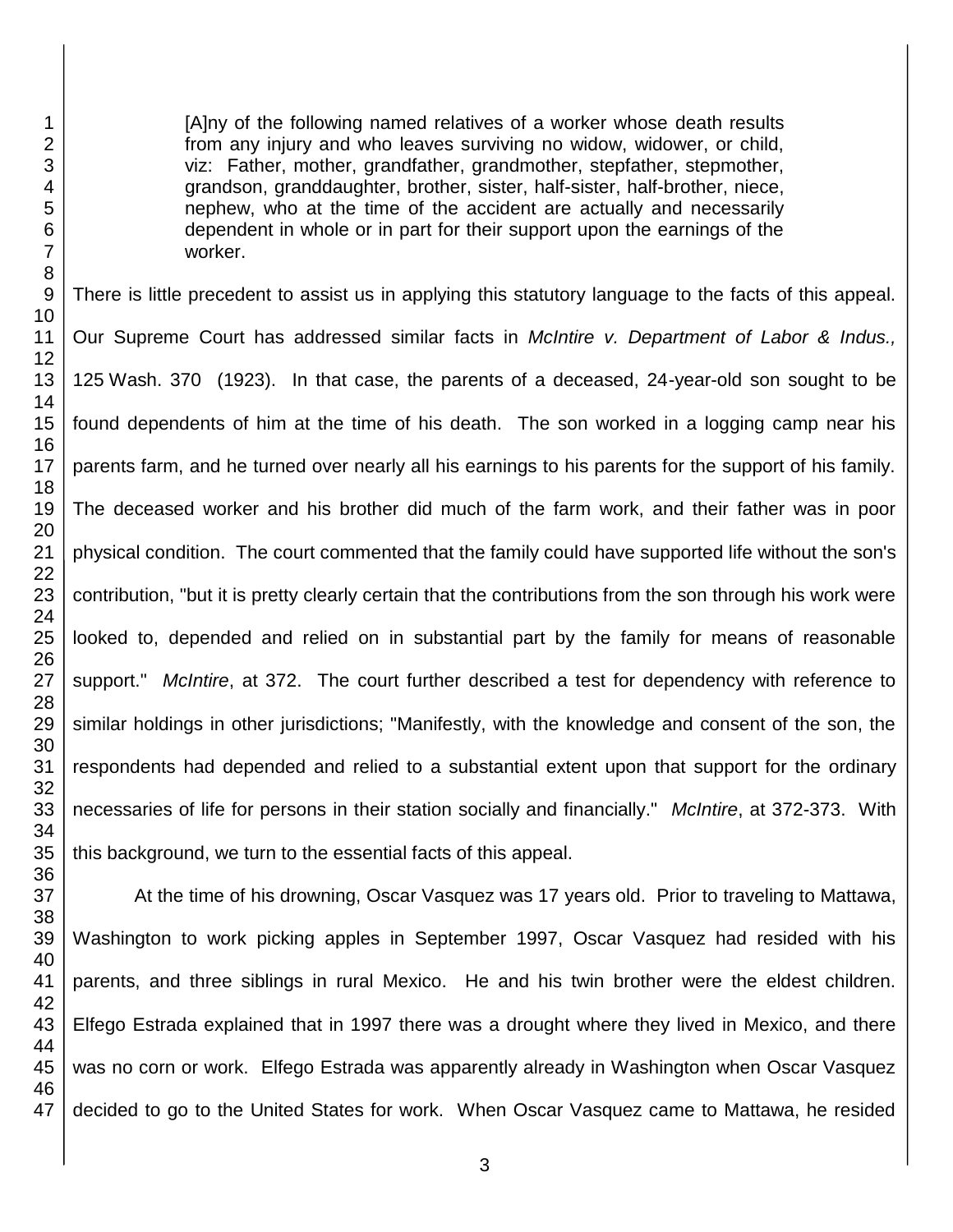with his father, his uncle, Rufino Estrada, and two others in a rented trailer. Elfego Estrada testified that prior to his return to his family in October 1997, he and his son, Oscar Vasquez, sent \$150 each to their family in Mexico. During that same period, Oscar Vasquez purchased a typewriter to assist his brother in his studies, which his father took to Mexico. After Elfego Estrada returned to Mexico, Oscar Vasquez sent money to his family three times. The first remittance was \$300, apparently sent by wire, and the second and third were by cash carried by individuals returning to Mexico in the amounts of \$200 and \$300. Rufino Estrada stated that he had assisted his nephew to send money home by wire on two occasions. From this testimony, it appears that Oscar Vasquez sent his family in Mexico \$950 from his work at Mattawa from September 1997 until his death in April 1998. Additionally, prior to coming to Mattawa, Oscar Vasquez assisted his family on their small farm by assisting with raising corn, raising goats, and collecting firewood.

Elfego Estrada stated that he and his wife depended on the money sent to them by their son. He also testified that after the death of Oscar Vasquez he had money for food and clothing for his wife and children, but that he did not have money for his wife's health problems. It also appears that the money that was sent by Oscar Vasquez was used by his parents to send their other children to school. Elfego Estrada further explained that he usually earns about \$1,000 per month in the United States and that he sends about one-half home to his wife and children.

From this record, it seems that Oscar Vasquez was not emancipated from his family and was a contributing member of the family at the time of his death at age 17. His father attempted to support his family in Mexico while he worked in the United States with monthly cash contributions of about \$500. During the eight months he resided in Mattawa, Oscar Vasquez sent about \$950 and a typewriter to his family. This is not an insignificant sum, relative to the family's apparent limited cash income and standard of living. Elfego Estrada candidly testified that after his son's death he was able to provide food and clothing, but not money to cure his wife's health problems. Under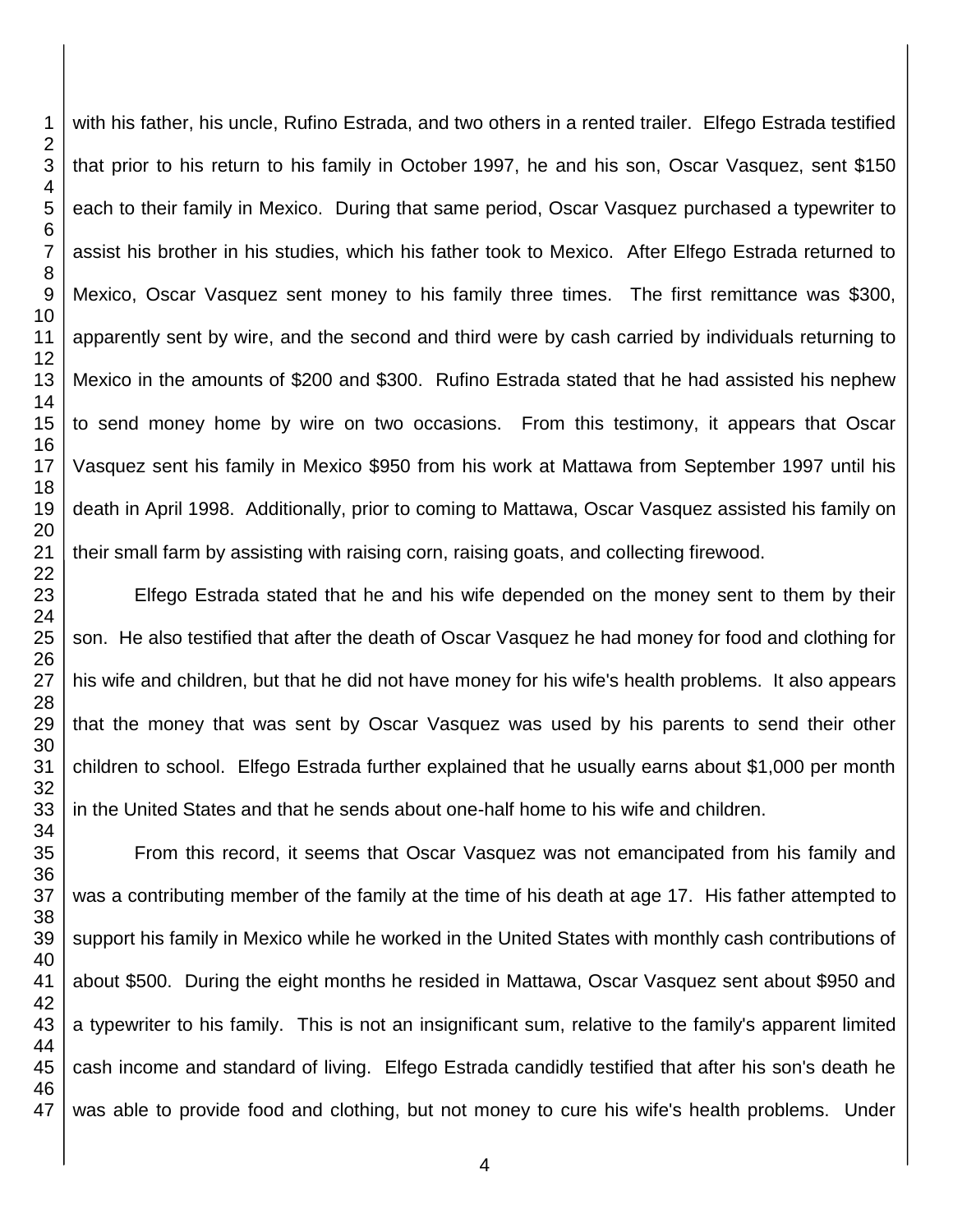these facts, it is not difficult for us to conclude that his parents depended and relied upon their son's contributions, in part, for the ordinary necessaries of their life in rural Mexico. Our Supreme Court has recently held that health insurance premiums are of such a critical nature as to require their inclusion in the calculation of the wage and time loss compensation rates for injured workers. *Cockle v. Department of Labor & Indus.,* 142 Wn.2d 801 (2001). Surely, the cash that a poor Mexican family receives to allow access to medical treatment is of the same vital nature. The parents of Oscar Vasquez depended, in part, on his financial support in the months immediately prior to his death. The financial remittances that their son sent them cannot be characterized as mere gifts since the money was used for the ordinary necessities of their basic lifestyle. As a result, we distinguish this situation from that of *In re Owen Raines, Dec'd,* BIIA Dec., 08,542 (1957). In that case, the Board did not find a mother of a deceased 23-year-old to have been dependent on him. He had only contributed about \$130 during a six-month period before his death, and before that had exchanged money for what appeared to be room, board and laundry.

In conclusion, Elfego Estrada and Silvia Vasquez have proven that they were partially dependent on their son, Oscar Vasquez, at the time of his death. He died unmarried and without children. As a result, Elfego Estrada and Silvia Vasquez qualify for dependent benefits under RCW 51.32.050(5). The Department must determine the average monthly support they received for the twelve months preceding the death of Oscar Vasquez on April 2, 1998. In that regard, we note that the unrebutted evidence in this appeal is that he sent his parents \$950 in United States dollars during that twelve-month period.

# **FINDINGS OF FACT**

1. On April 8, 1998, Elfego Estrada and Silvia Vasquez filed an application for benefits due to the death of their son, Oscar E. Vasquez. Oscar Vasquez' death occurred on April 2, 1998, during the course of his employment with Stemilt Management, Inc. The Department allowed the claim for burial benefits on April 14, 1998. On August 23, 1999, the Department rejected the claim for pension benefits by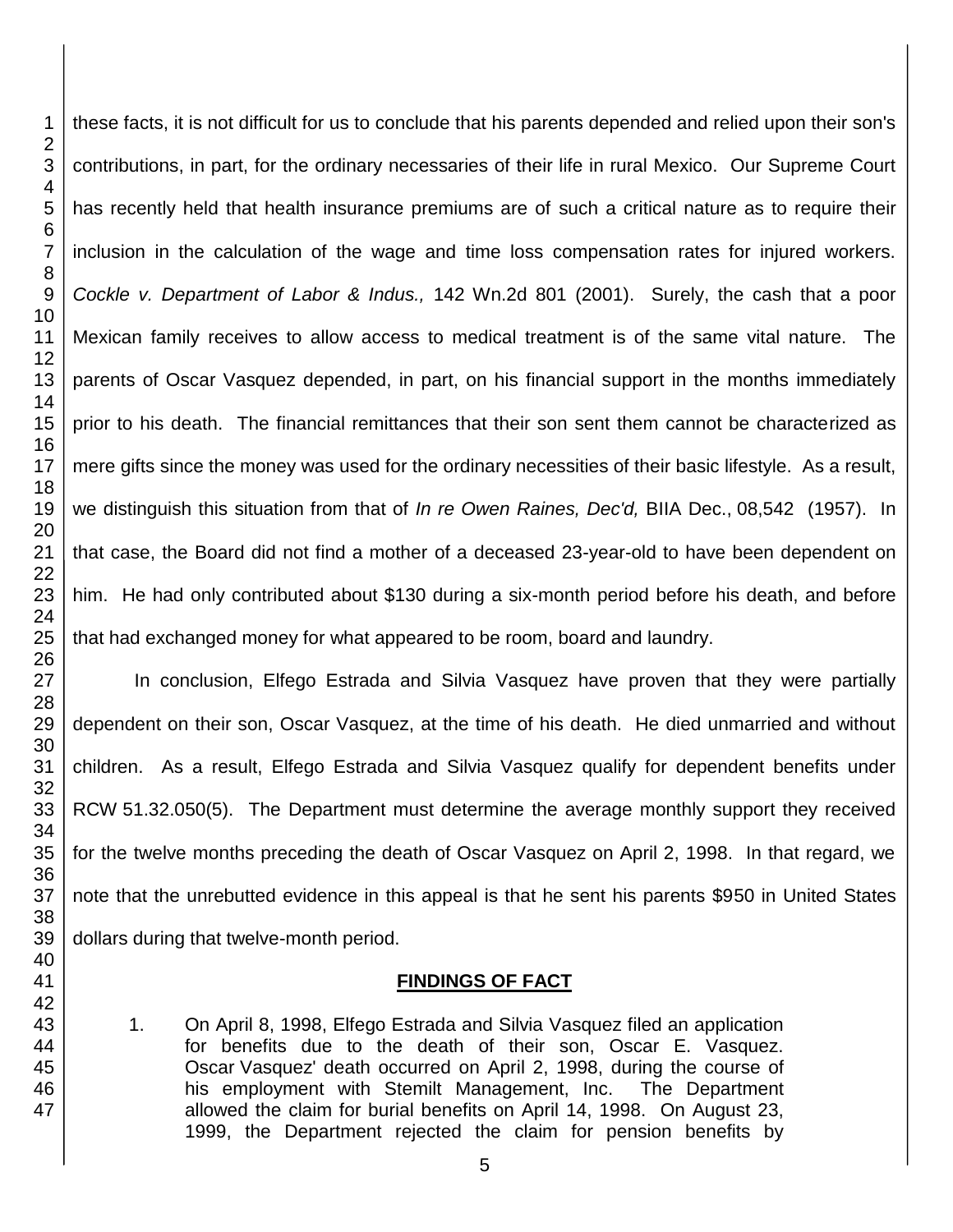Elfego Estrada and Silvia Vasquez. The order stated that the parents had failed to submit proof or documentation that they were actually and necessarily dependent, in whole or in part, for their support on the earnings of the worker at the time of his fatal accident. Elfego Estrada and Silvia Vasquez filed a Notice of Appeal with the Board of Industrial Insurance Appeals on September 13, 1999. The Board granted the appeal on October 12, 1999, and assigned Docket No. 99 19523.

- 2. Oscar Vasquez was the son of Elfego Estrada and Silvia Vasquez. The family permanently resided in the state of Santa Cruz in Mexico. On April 2, 1998, Oscar Vasquez died in an industrial accident in the state of Washington while in the course of his employment as a farmworker with Stemilt Management, Inc. He was 17 years old at the time of his death, and he did not leave a surviving spouse or child.
- 3. At the time of his death on April 2, 1998, Oscar Vasquez had been temporarily residing in Mattawa, Washington since September 1997. From April 2, 1997 to April 2, 1998, Oscar Vasquez provided his mother and father the total sum of \$950 in United States dollars for their support.
- 4. During the period of September 1997 to April 2, 1998, Elfego Estrada and Silvia Vasquez had financial difficulty providing for all the necessities of life due to a drought that affected their ability to raise corn and goats, and limited job opportunities in Santa Cruz, Mexico. Elfego Estrada and Silvia Vasquez depended, in part, upon the \$950 that was provided to them by Oscar Vasquez for the necessities of life such as health care, food and clothing during the period of September 1997 to April 2, 1998.

# **CONCLUSIONS OF LAW**

- 1. The Board of Industrial Insurance Appeals has jurisdiction over the parties and subject matter of this appeal.
- 2. At the time of the death of their son, Oscar Vasquez, in an industrial accident on April 2, 1998, Elfego Estrada and Silvia Vasquez were dependent, in part, upon his earnings within the meaning of RCW 51.08.050.
- 3. At the time of the death of their son, Oscar Vasquez, in an industrial accident on April 2, 1998, Elfego Estrada and Silvia Vasquez were eligible for death benefits under RCW 51.32.050(5).
- 4. The order of the Department of Labor and Industries dated August 23, 1999, is incorrect and is reversed. This claim is remanded to the Department to issue an order allowing the claim made for benefits by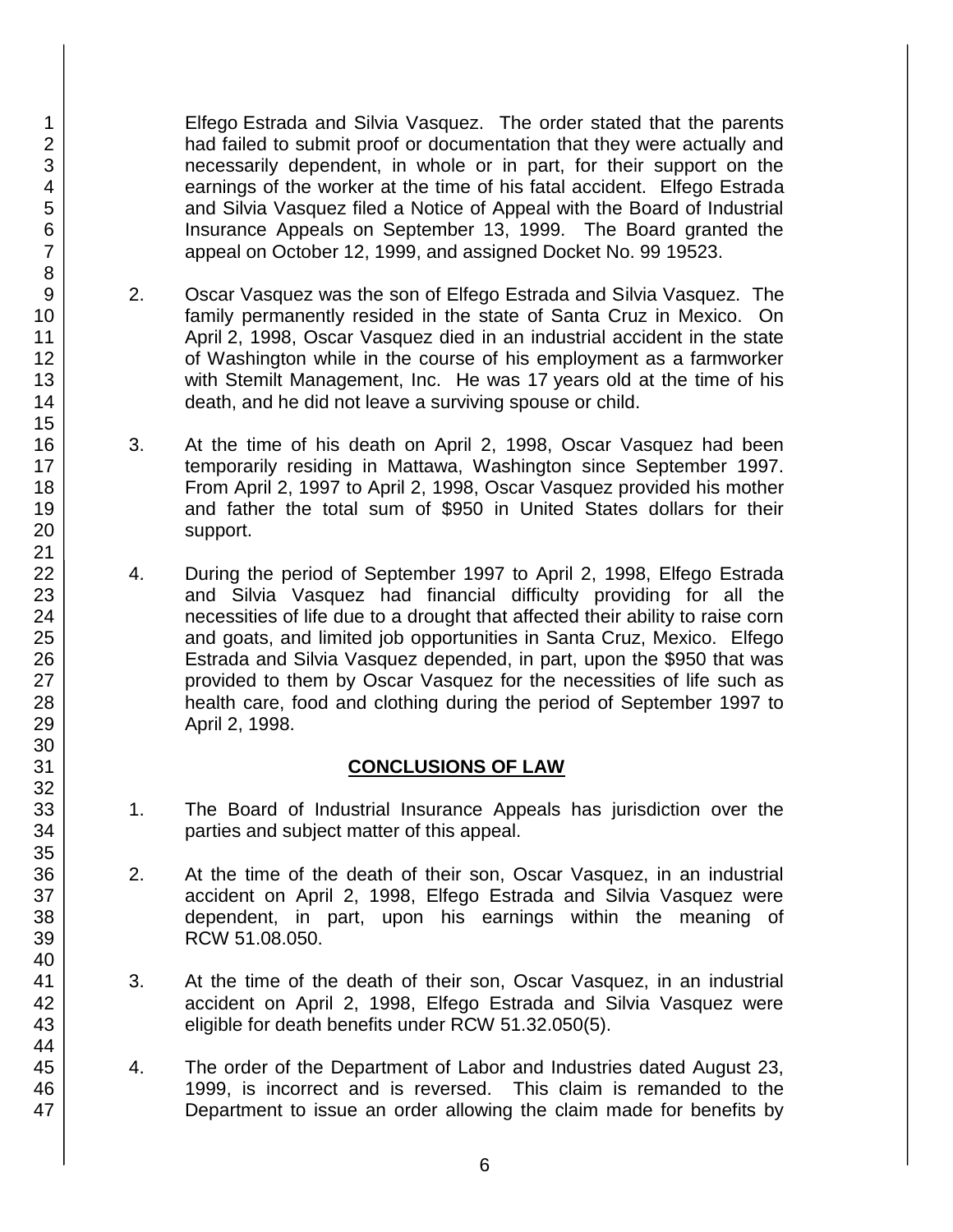Elfego Estrada and Silvia Vasquez due to the death of their son, Oscar Vasquez, and setting the amount and duration of those benefits under RCW 51.32.050(5).

## It is **ORDERED**.

Dated this 14th day of March, 2001.

## BOARD OF INDUSTRIAL INSURANCE APPEALS

/s/\_\_\_\_\_\_\_\_\_\_\_\_\_\_\_\_\_\_\_\_\_\_\_\_\_\_\_\_\_\_\_\_\_\_\_\_\_\_\_\_ THOMAS E. EGAN Chairperson

/s/\_\_\_\_\_\_\_\_\_\_\_\_\_\_\_\_\_\_\_\_\_\_\_\_\_\_\_\_\_\_\_\_\_\_\_\_\_\_\_\_ FRANK E. FENNERTY, JR. Member

## **DISSENT**

I disagree with the majority's decision that the parents of Oscar Vasquez proved their dependence upon the earnings of their son at the time of his unfortunate, accidental death. The Industrial Insurance Act is a statutory scheme of compensation for the injury and death of workers, and the Board must follow the laws as written when deciding individual appeals. The Washington Legislature has not created an automatic right to support benefits for relatives of a worker killed in the course of his or her employment, other than for a spouse or child. Under RCW 51.08.050, parents and other named relatives seeking support benefits have the burden of proving that at the time of the accident, they were actually and necessarily dependent, for their support, upon the earnings of the deceased worker.

The majority goes too far in its interpretation of the self-serving evidence of the petitioners. The petitioners did not submit documentary evidence of the fund transfers that should have been available such as electronic wire records, payroll records of the deceased, or financial records in Mexico. Furthermore, the only relevant evidence of the dependency of the petitioners